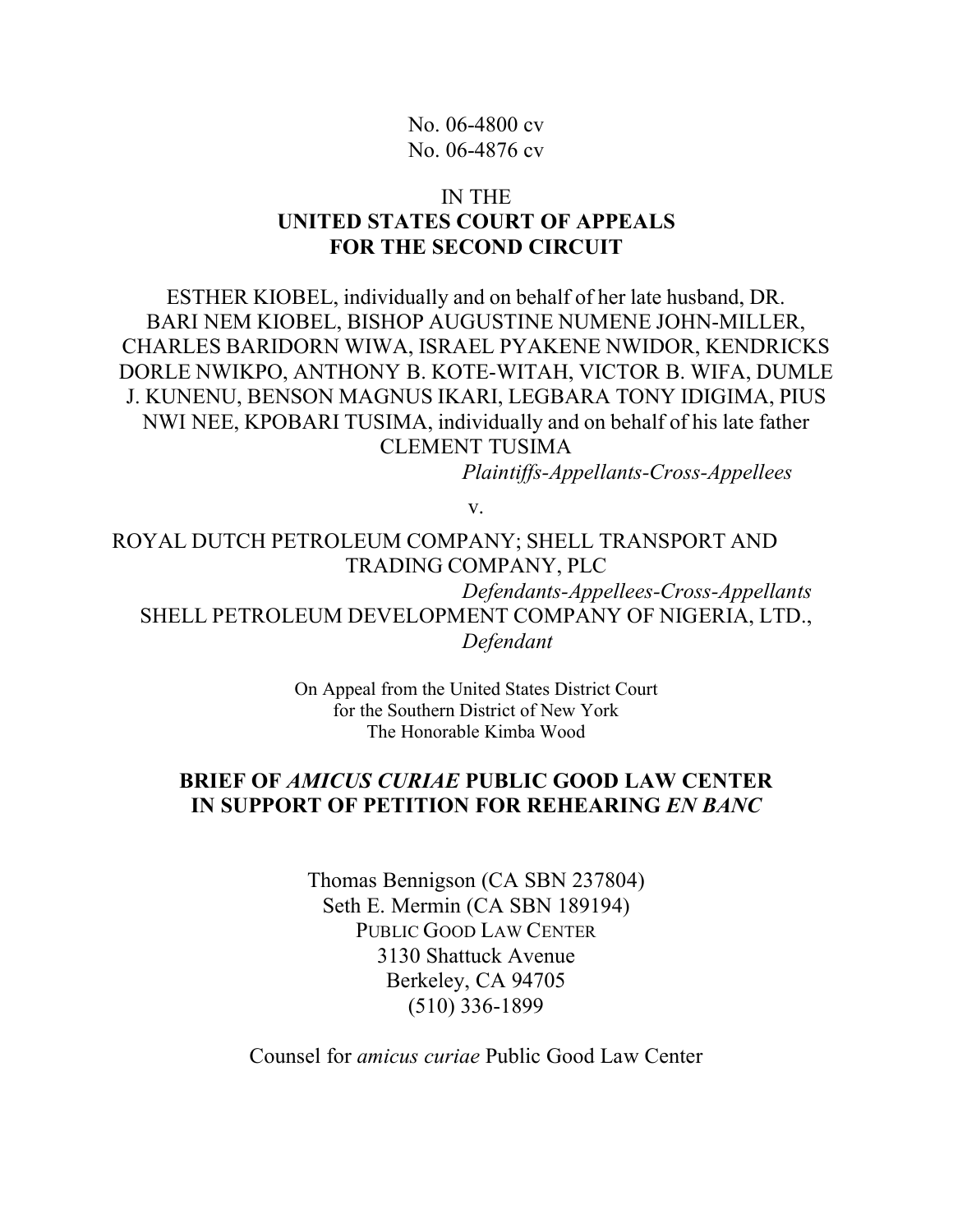# **TABLE OF CONTENTS**

| $\mathbf{I}$ . |                | EN BANC CONSIDERATION IS NECESSARY TO SECURE                                                                           |  |
|----------------|----------------|------------------------------------------------------------------------------------------------------------------------|--|
|                | A.             | This Court's Assumption Of Jurisdiction Over Corporate<br>Defendants In ATS Actions Constitutes Applicable Precedent 3 |  |
|                | B <sub>1</sub> | The Panel Decision Is Inconsistent With The Reasoning of                                                               |  |
| II.            |                | THE PROCEEDING INVOLVES QUESTIONS OF EXCEPTIONAL                                                                       |  |
|                | A.             | The Second Circuit Plays A Unique And Crucial Role In                                                                  |  |
|                | B <sub>1</sub> |                                                                                                                        |  |
|                |                |                                                                                                                        |  |
|                |                |                                                                                                                        |  |
|                |                |                                                                                                                        |  |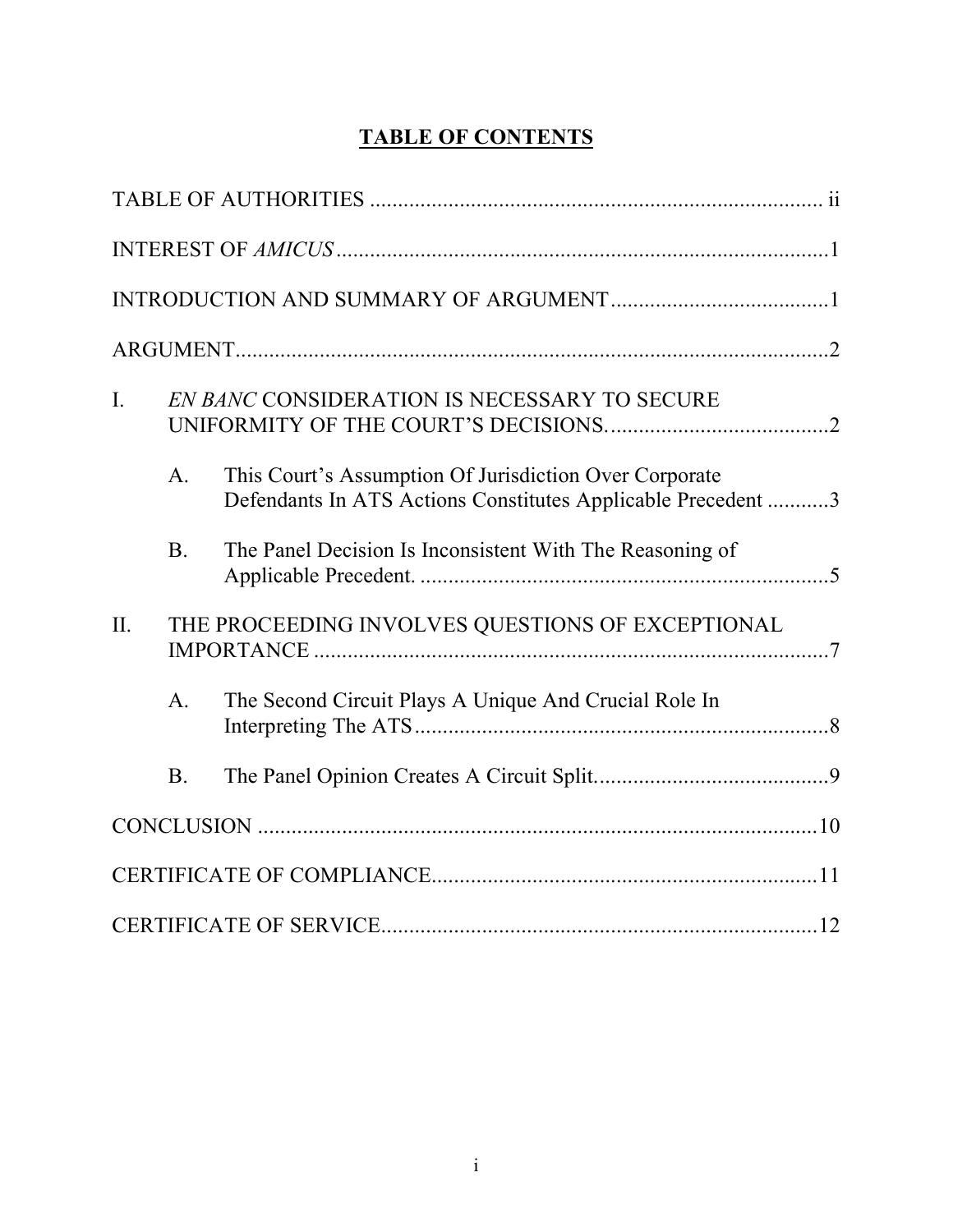# **TABLE OF AUTHORITIES**

## **CASES**

| Abdullahi v. Pfizer, Inc.,                  |
|---------------------------------------------|
| Abebe-Jira v. Negewo,                       |
| Aguasanta Arias v. Dyncorp,                 |
| Aguinda v. Texaco, Inc.,                    |
| Beanal v. Freeport-McMoran, Inc.,           |
| Bigio v. Coca-Cola Co.,                     |
| Clinton v. City of New York,                |
| Filartiga v. Pena-Irala,                    |
| Flores v. Southern Peru Copper Corp.,       |
| Hagans v. Lavine,                           |
| Hibbs $v$ . Winn,                           |
| In re Estate of Marcos Human Rights Litig., |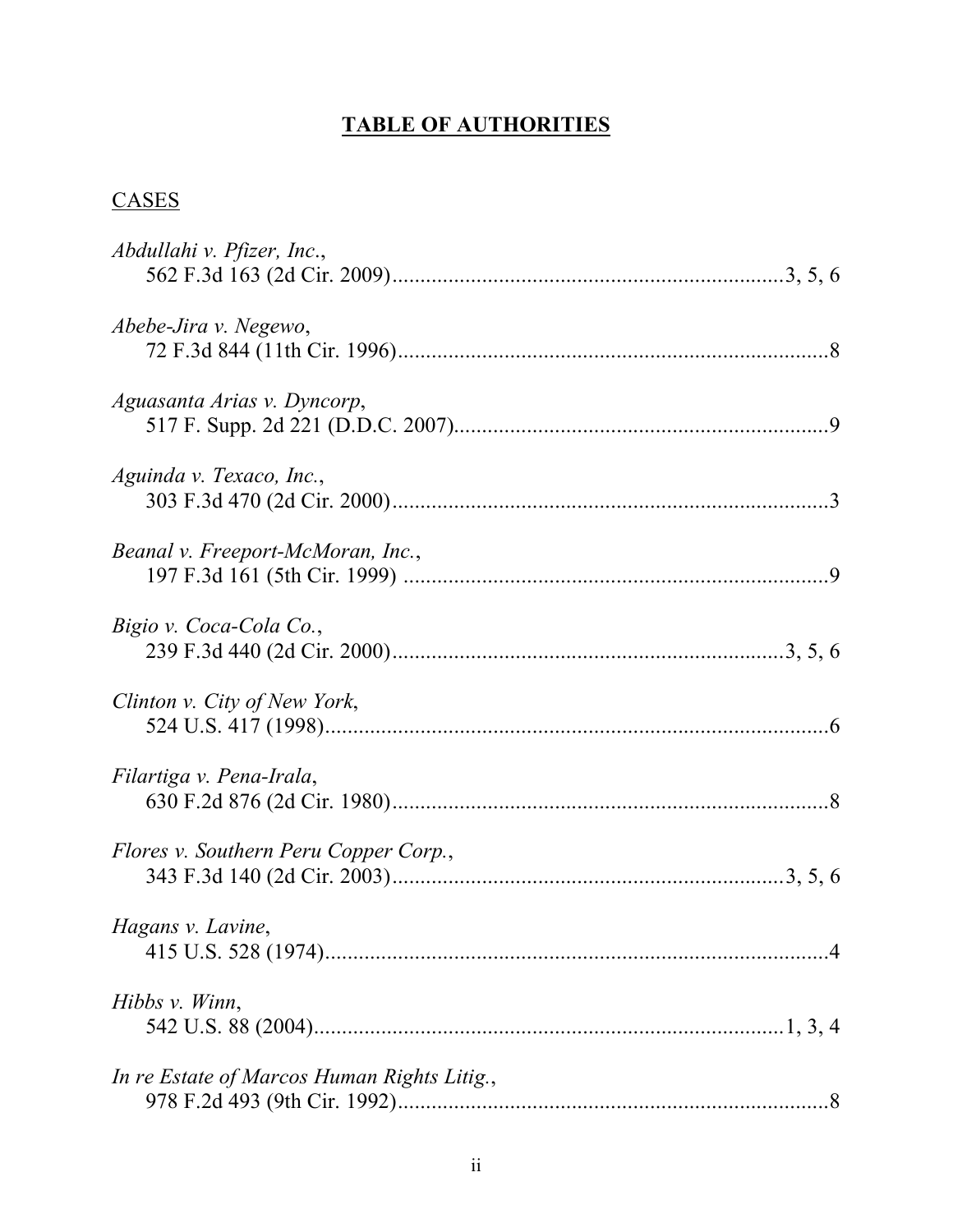| Jota v. Texaco, Inc., 157 F.3d 153 (2d Cir. 1998) |  |
|---------------------------------------------------|--|
| Kadic v. Karadzic,                                |  |
| Khulumani v. Barclay Nat. Bank Ltd.,              |  |
| Levin v. Commerce Energy, Inc.,                   |  |
| Roe v. Bridgestone Corp.,                         |  |
| Romero v. Drummond Co., Inc.,                     |  |
| Saleh v. Titan Corp.,                             |  |
| Sarei v. Rio Tinto, PLC,                          |  |
| Sinaltrainal v. Coca-Cola Co.,                    |  |
| Sosa v. Alvarez-Machain,                          |  |
| Taveras v. Taveraz,                               |  |
| United States v. King,                            |  |
| United States v. Martinez,                        |  |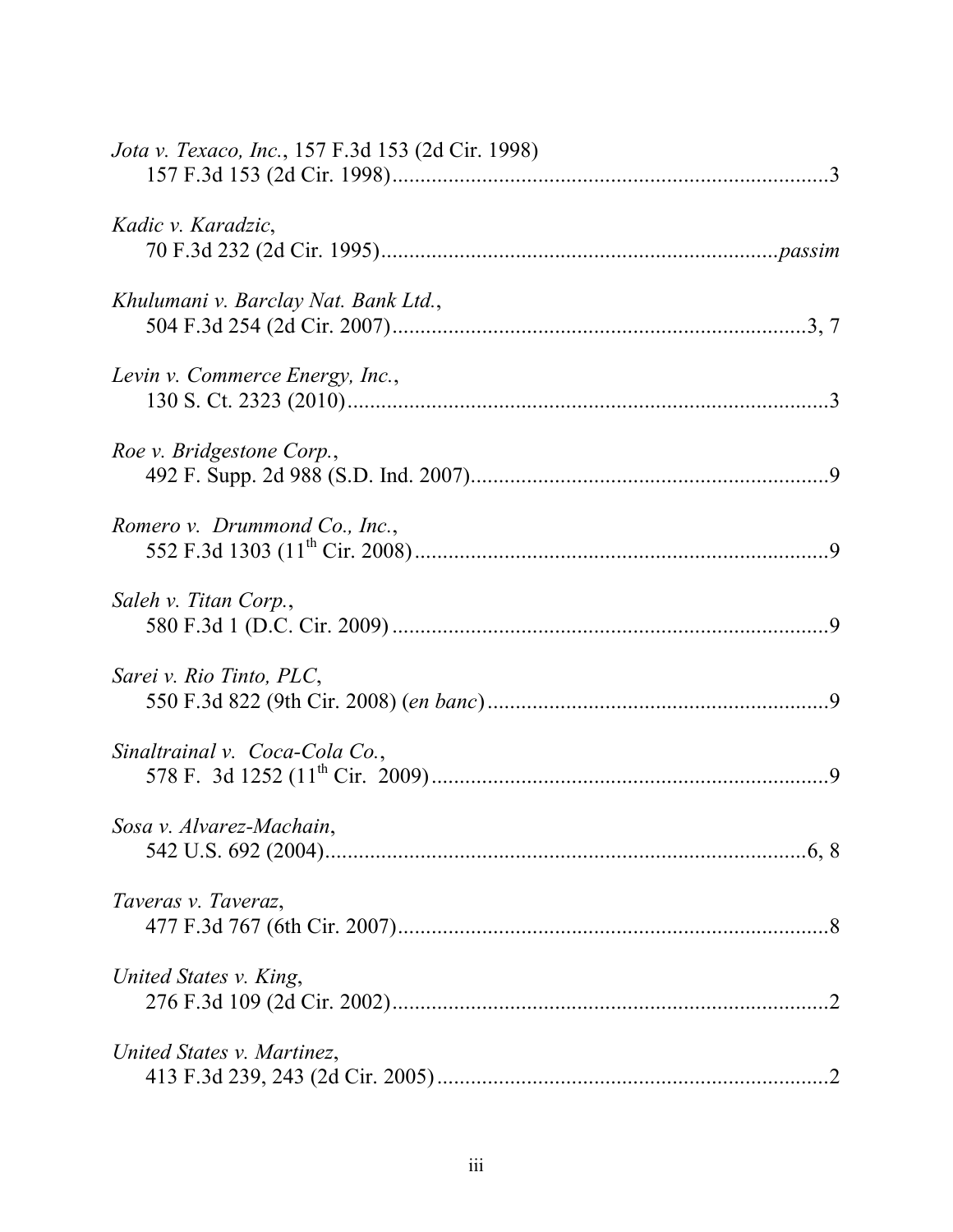| Vietnam Ass'n for Victims of Agent Orange v. Dow Chem. Co., |  |
|-------------------------------------------------------------|--|
| Webster v. Fall,                                            |  |
| Wiwa v. Royal Dutch Petroleum Co.,                          |  |
| Yousuf v. Samantar                                          |  |
| Zubeda v. Ashcroft,                                         |  |

## STATUTES AND RULES OF COURT

| Alien Tort Statute (ATS), |  |
|---------------------------|--|
|                           |  |
|                           |  |
|                           |  |

# OTHER AUTHORITIES

| Christopher P. Banks, <i>The Politics of En Banc Review in the "Mini-Supreme</i> " |  |
|------------------------------------------------------------------------------------|--|
| Court,"                                                                            |  |
|                                                                                    |  |
|                                                                                    |  |
|                                                                                    |  |
|                                                                                    |  |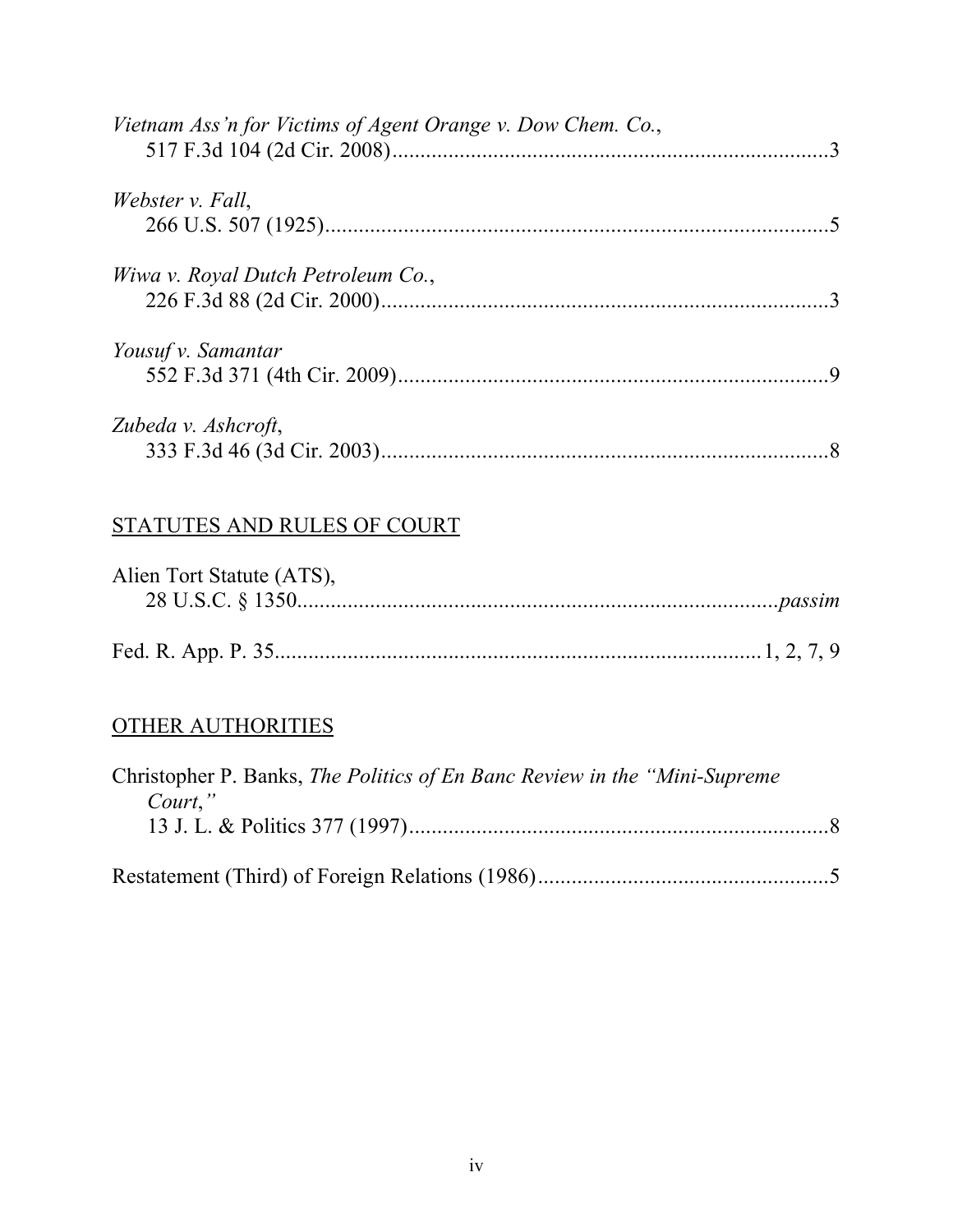## **INTEREST OF** *AMICUS*

Public Good Law Center is a newly formed public interest organization. Through *amicus* participation in cases of particular significance for consumer protection, freedom of speech, and civil rights, Public Good seeks to vindicate the proposition that all are equal before the law. Public Good has filed amicus briefs in the Supreme Court of the United States, as well as federal and state appellate courts, on questions of corporate and individual rights and responsibilities. The novel doctrine proposed in this case that private corporations are immune from liability for even the grossest violations of international human rights, while private individuals and government actors alike may be held liable, represents the sort of imbalance in the law that Public Good works to prevent.<sup>1</sup>

## **INTRODUCTION AND SUMMARY OF ARGUMENT**

*En banc* review is urgently required in this case "to secure or maintain uniformity of the court's decisions." Fed. R. App. P.  $35(a)(1)$ . In holding that corporations may not be held liable under the Alien Tort Statute (ATS), 28 U.S.C. § 1350, the panel decision departs sharply from previous decisions of this Court that have consistently assumed jurisdiction over ATS claims against corporate defendants. A court's well-established practice of assuming jurisdiction would ordinarily command respect even if the question had not previously been explicitly considered. *See Hibbs v. Winn*, 542 U.S. 88, 94 (2004). In this case, however, the

<sup>&</sup>lt;sup>1</sup> No counsel of any party to this proceeding authored any part of this brief. No party or party's counsel, or any other person—other than *amicus* and its members—contributed any money to fund the preparation or submission of this brief.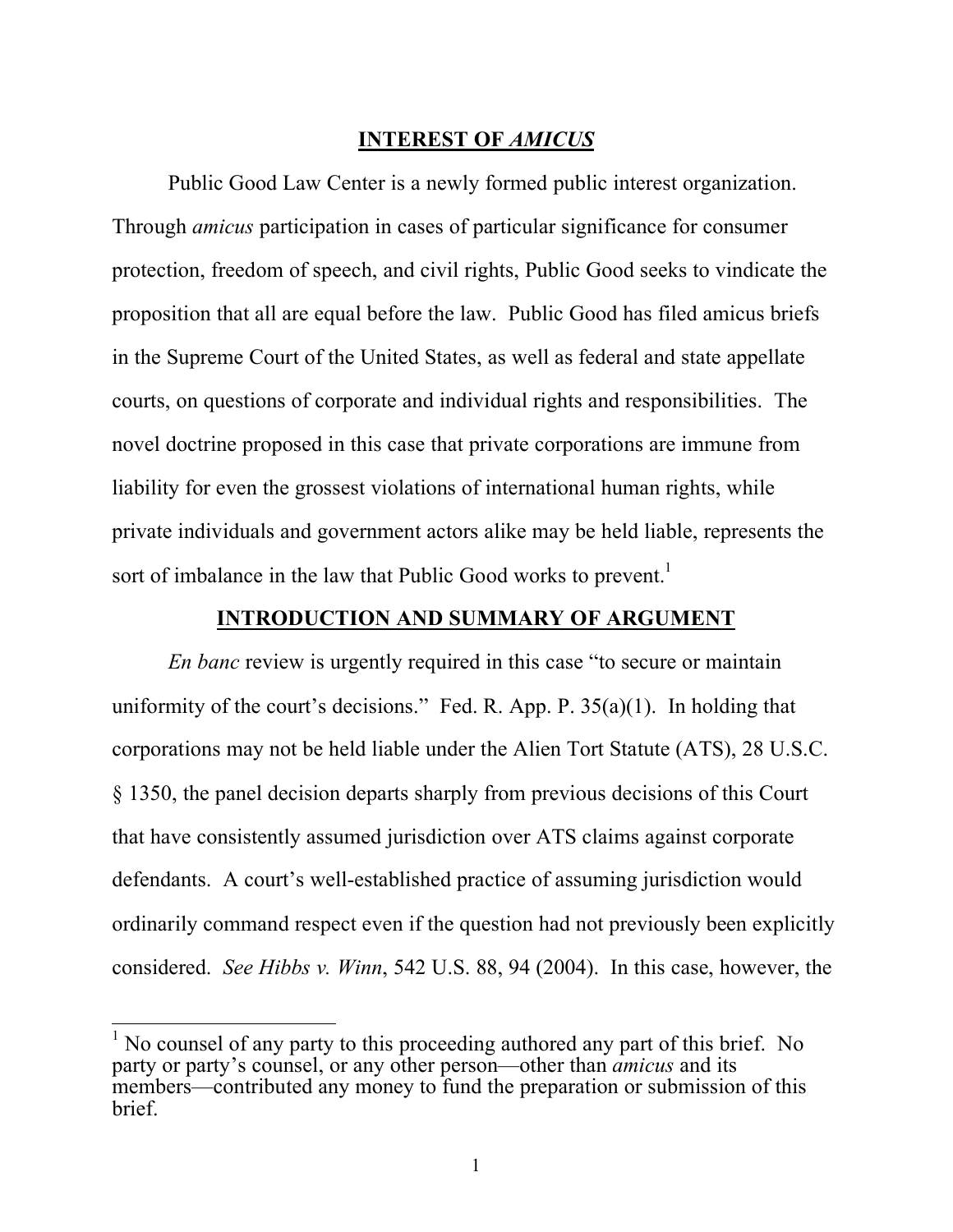practice was grounded in this Court's decision in *Kadic v. Karadzic*, 70 F.3d 232 (2d Cir. 1995), which established that certain human rights violations are of "universal concern" regardless of who commits them, and confirmed in numerous subsequent cases relying on *Kadic* to conclude that corporate defendants may be liable under the ATS. If those cases were for some reason all wrongly decided, a change of course would need to be directed by this Court sitting *en banc*—not *sua sponte* by a single divided panel, without benefit of any briefing on the subject.

*En banc* review is also appropriate under Fed. R. App. P. 35(a)(2), because "the proceeding involves a question of exceptional importance." The subject matter is a statute, nearly as old as the nation itself, of which this Circuit is the leading expositor. That the decision creates a split of authority with at least the Eleventh Circuit underscores the importance of ensuring that this Court's ultimate decision reflects the understanding of the entire Court rather than a small fraction of its judges.

#### **ARGUMENT**

### **I.** *EN BANC* **CONSIDERATION IS NECESSARY TO SECURE UNIFORMITY OF THE COURT'S DECISIONS.**

*En banc* review of this case is "necessary to secure or maintain uniformity of the court's decisions." Fed. R. App. P. 35(a)(1). *See*, *e.g.*, *United States v. King*, 276 F.3d 109, 112 (2d Cir. 2002) ("It is, of course, axiomatic that we will not overrule a prior decision of a panel of this Court absent a change in the law by higher authority or by way of an in banc proceeding of this Court"); *accord United States v. Martinez*, 413 F.3d 239, 243 (2d Cir. 2005).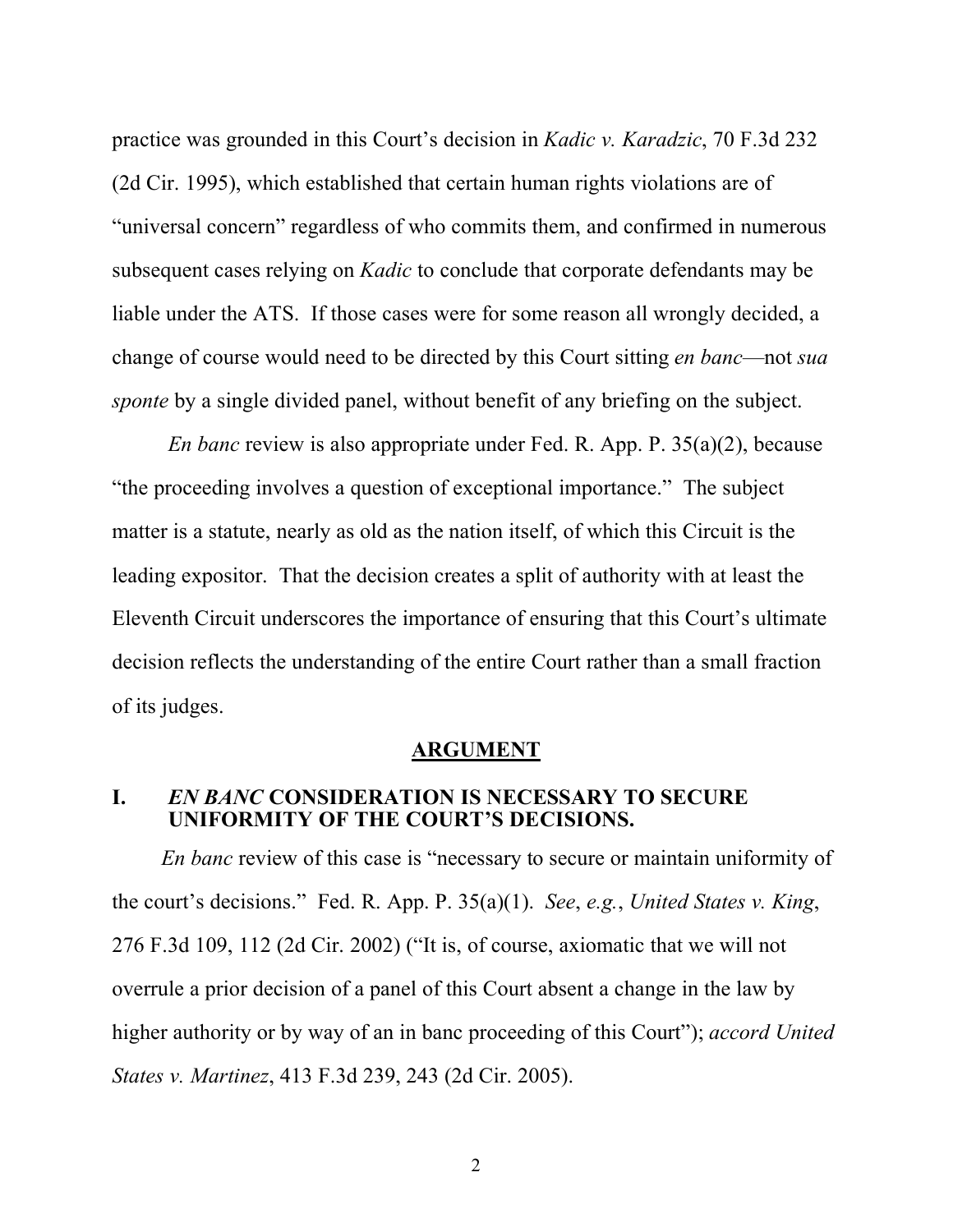### **A. This Court's Assumption Of Jurisdiction Over Corporate Defendants In ATS Actions Constitutes Applicable Precedent.**

Ever since this Court decided that some ATS claims could be brought against non-state actors in *Kadic v. Karadzic*, 70 F.3d 232, (2d Cir. 1995), jurisdiction over claims against corporate defendants has been largely unquestioned.<sup>2</sup> Here, without any party having raised the issue, two judges of the panel found that the question of corporate liability under the ATS nevertheless remained unsettled, because the question had never been explicitly addressed. Slip op. at 15-16.

However, consistent prior practice of tacitly assuming jurisdiction *does* constitute precedent. *See Hibbs v. Winn*, 542 U.S. 88, 94 (2004) ("Our prior decisions [assuming jurisdiction] command no respect, petitioner urges, because they constitute mere '*sub silentio* holdings.' … We reject that assessment.") The Court recognized that the case before it was the first "squarely to confront the issue" of jurisdiction. *Id.* at 93. The Court nevertheless found it relevant to review the history of assuming jurisdiction in similar cases, *id.* at 93-94, noting: "The alleged jurisdictional bar … was not even imagined by the jurists in … pathmarking civil-rights cases…." *Id.* at 94; *accord Levin v. Commerce Energy,* 

 <sup>2</sup> This court assumed jurisdiction over corporate defendants in *Abdullahi v. Pfizer, Inc*., 562 F.3d 163 (2d Cir. 2009); *Vietnam Ass'n for Victims of Agent Orange v. Dow Chem. Co.*, 517 F.3d 104 (2d Cir. 2008); *Khulumani v. Barclay Nat. Bank Ltd.*, 504 F.3d 254 (2d Cir. 2007); *Flores v. Southern Peru Copper Corp.*, 343 F.3d 140 (2d Cir. 2003); *Aguinda v. Texaco, Inc.*, 303 F.3d 470 (2d Cir. 2000); *Bigio v. Coca-Cola Co.*, 239 F.3d 440 (2d Cir. 2000); *Wiwa v. Royal Dutch Petroleum Co.*, 226 F.3d 88 (2d Cir. 2000); *Jota v. Texaco, Inc.*, 157 F.3d 153 (2d Cir. 1998). *But see Khulumani*, 504 F.3d at 321-326 (questioning liability of corporate defendant for offenses committed before 1991, because questioning the existence as of that date of norms of international law recognizing corporate liability for human rights violations).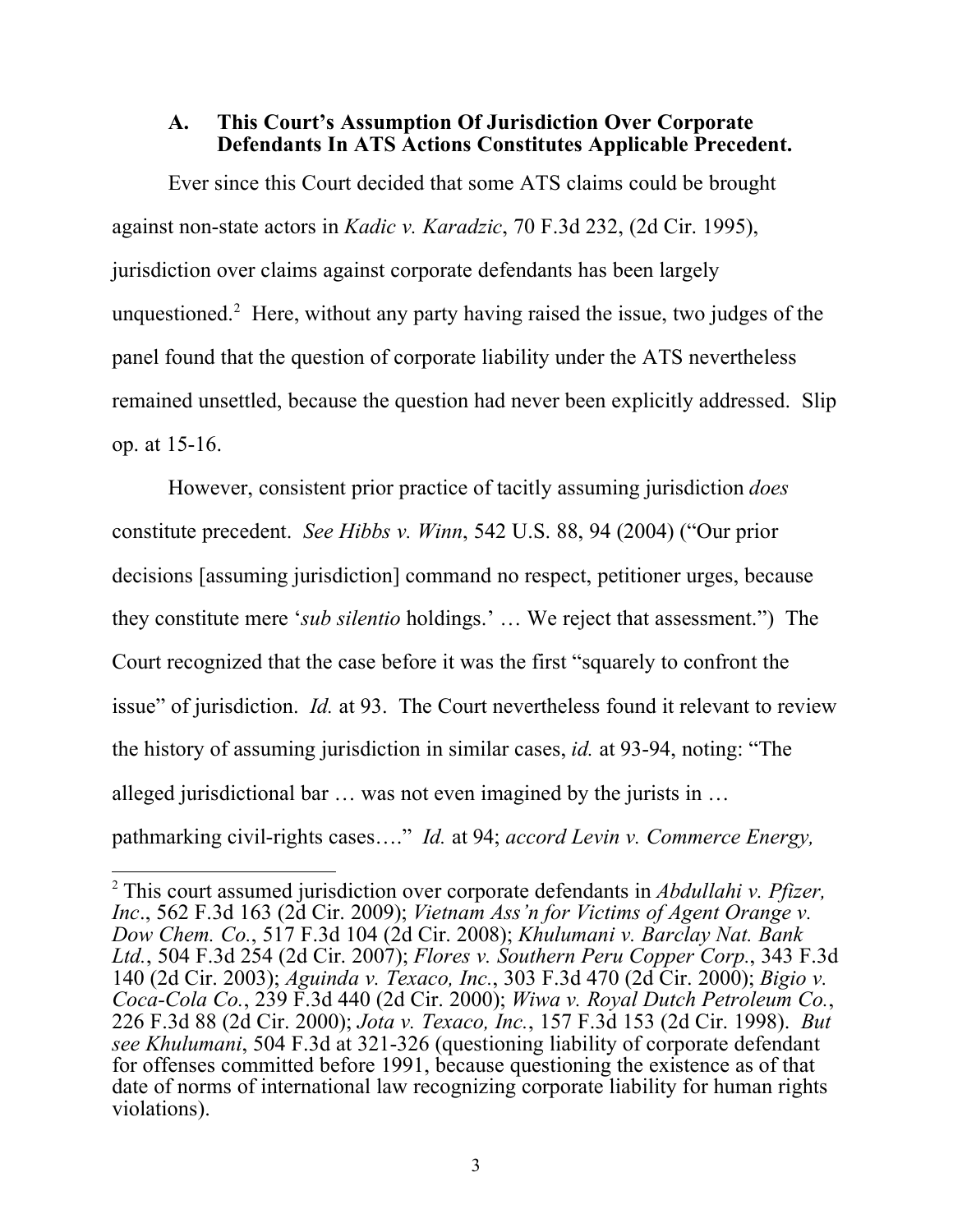*Inc.*, 130 S. Ct. 2323, 2332 (2010). Similarly, it is apparent that in pathmarking Second Circuit ATS cases earlier panels did not even imagine that corporations could not be held liable for offenses which had been found actionable against private parties. A concurring opinion in *Hibbs* also noted that "judicial restraint strongly counsels waiting for Congress to take the initiative in modifying rules on which judges and litigants have relied." *Id.* at 112 (Stevens, J., concurring). Federal courts have been assuming jurisdiction over ATS claims against corporations for well over a decade; Congress has been silent.

The principal authority on which the panel majority relies to justify its disregard of earlier cases assuming jurisdiction over corporate defendants, *Hagans v. Lavine*, 415 U.S. 528 (1974), is far less applicable. In deciding that earlier cases did not control, the Court in *Hagans* contrasted the case before it, in which the jurisdictional issue was presented by the parties, with earlier cases, in which "the jurisdictional issue [was not] squarely raised as a contention in the petitions for certiorari, jurisdictional statements, or briefs." *Id.* at 533. Here, however, there is no such contrast with earlier cases. The jurisdictional issue in this case was *not* brought before the Court by the parties, and *not* briefed, any more than in earlier cases. Rather, the Court took up the issue *sua sponte*, thereby implicitly finding in error all the previous panels that had failed to do so.

Second, the question in *Hagans* was a more classically jurisdictional one: whether the constitutional question raised was sufficiently substantial to provide pendent jurisdiction over the claim principally at issue in the case. Therefore, it was unsurprising that earlier courts had decided the merits of similar cases without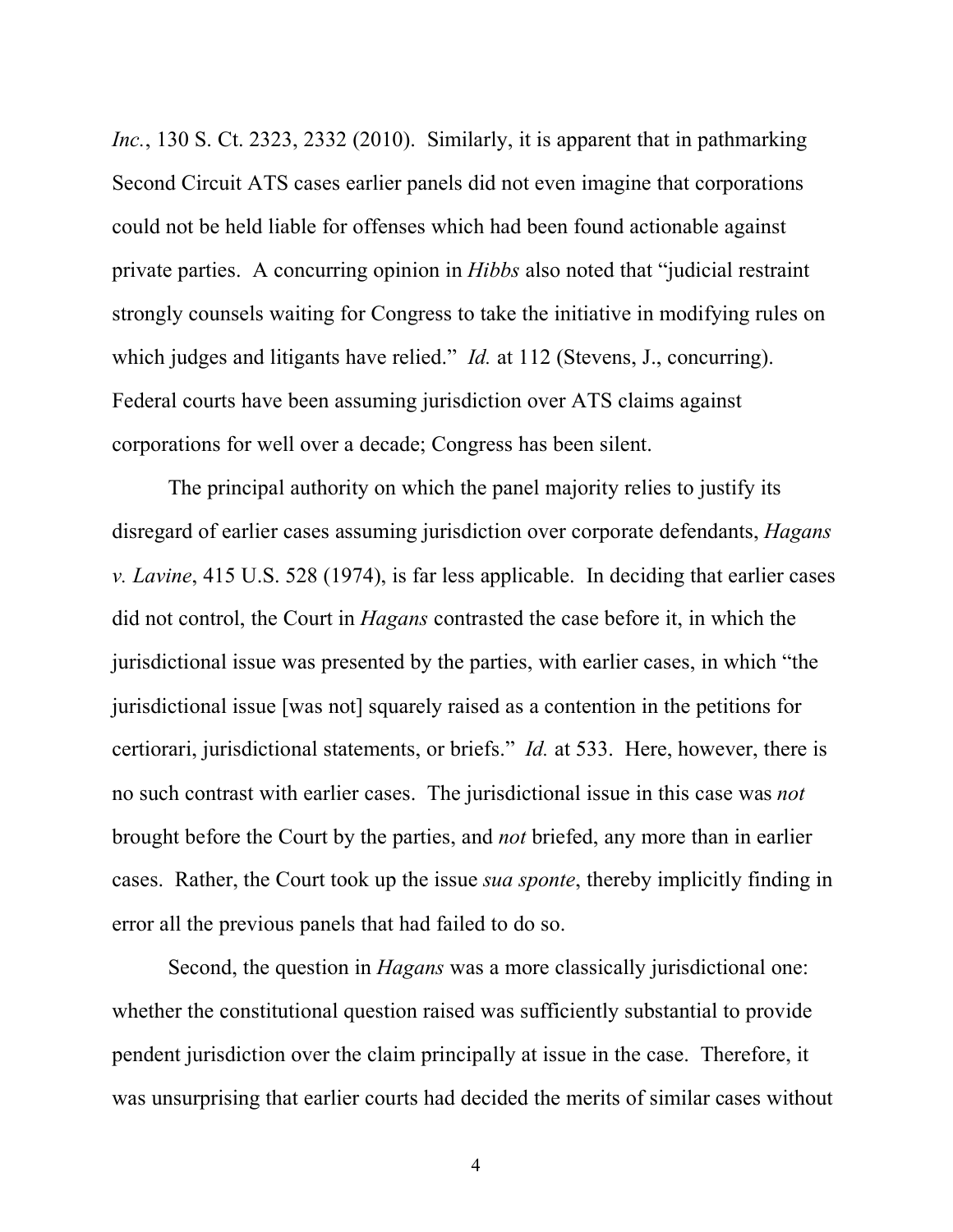serious consideration of the jurisdictional question. In ATS cases, by contrast, the jurisdictional issues are so intertwined with the merits (and the scope of the statute so uncertain) that it is implausible to view the question of jurisdiction over corporate defendants as "merely lurk[ing] in the record." *Webster v. Fall*, 266 U.S. 507, 511 (1925) (cited at slip op. at 16). *See Kadic*, 70 F.3d at 238 ("Because the Alien Tort Act requires that plaintiffs plead a[n actual and not merely colorable] 'violation of the law of nations' at the jurisdictional threshold, this statute requires a more searching review of the merits to establish jurisdiction"). Indeed, when this Court has considered ATS claims against corporations, it has typically engaged in extensive inquiry into whether subject matter jurisdiction is present, including asking whether claims could be brought against the type of defendant at bar. *See, e.g., Abdullahi v. Pfizer, Inc.*, 562 F.3d 163, 172-89 (2d Cir. 2009); *Flores v. S. Peru Copper Corp.*, 343 F.3d 140, 145-72 (2d Cir. 2003); *Bigio v. Coca-Cola Co.*, 239 F.3d 440, 447-449 (2d Cir. 2001).

#### **B. The Panel Decision Is Inconsistent With The Reasoning of Applicable Precedent.**

The panel decision in this case reverses not only the practice of this Court, but also the reasoning of *Kadic*, 70 F.3d 232, establishing that ATS claims may be brought against private actors. This Court there distinguished two classes of violations of international law: offenses actionable only when committed by a state, and "offenses of 'universal concern,'" which are "capable of being committed by nonstate actors." *Id.* at 240 (citing Restatement (Third) of Foreign Relations §§ 404, 702 (1986)). It is difficult to understand how an offense "of universal concern"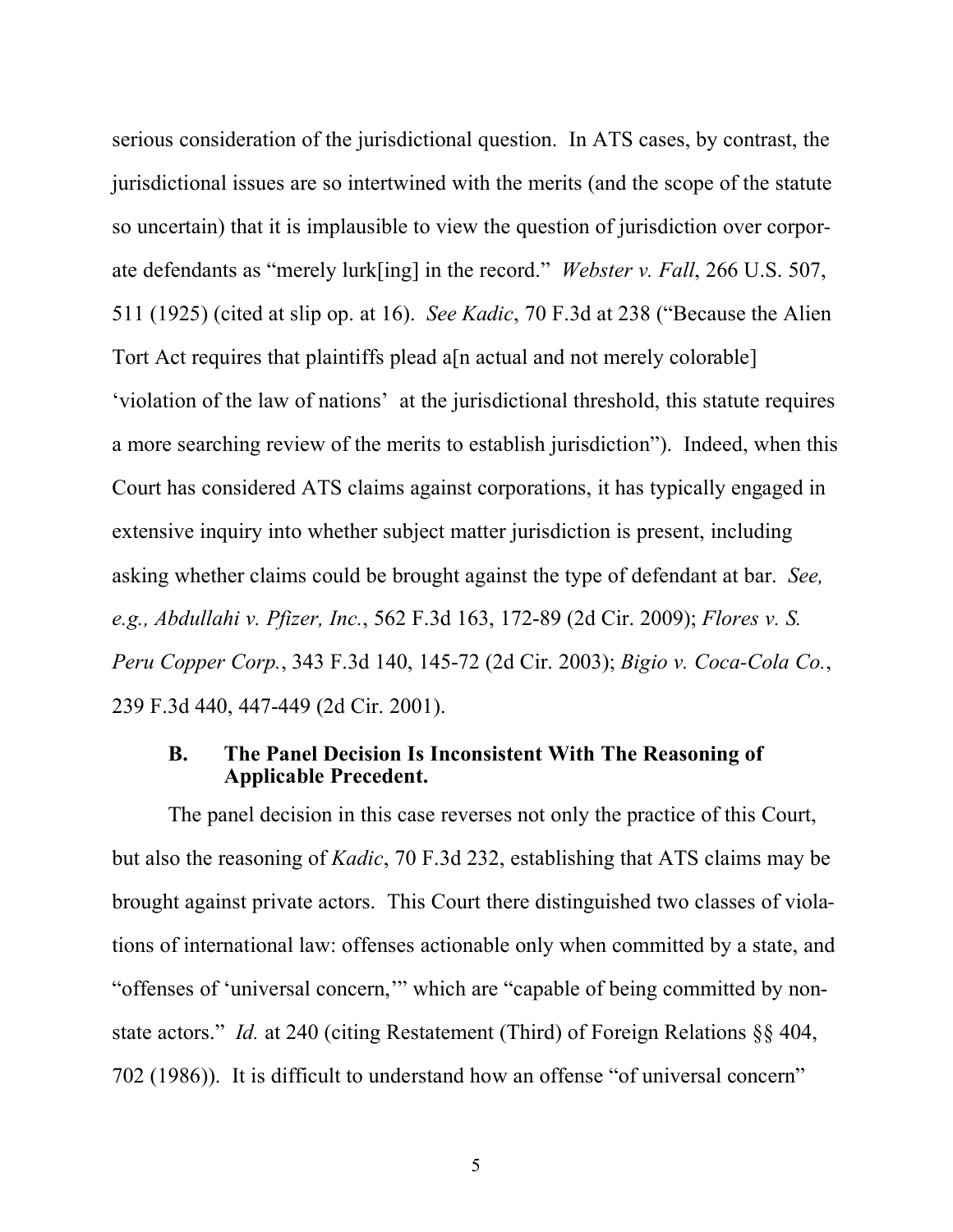could be of no concern when committed by a business under a certain form of organization. Similarly, the conclusion that the proscription of genocide under international law "unambiguously" applies "equally to state and non-state actors," *id.* at 241-42, can be credibly read only as encompassing *all* non-state actors.

Given the context of "offenses of universal concern," it follows that the *Kadic* Court intended a broad reading of "private individuals" when it held that "certain forms of conduct violate the law of nations whether undertaken by those acting under the auspices of a state or only as private individuals." *Id.* at 239. Such a reading is further supported by the fact that the Court spoke interchangeably of liability of "private individuals," *id.*, and that of "private persons," *id.* at 239, "non-state actors," *id.* at 242, or "those not acting under the authority of the state." *Id.* at 236. *Cf. Clinton v. City of New York*, 524 U.S. 417, 428 (1998) (context made clear that "individual" and "person" were used interchangeably and intended to encompass juridical persons, as confirmed by failure of alternative reading to occur previously to "able lawyers").

*Kadic* has been consistently understood in just this way. *See Sosa v. Alvarez-Machain*, 542 U.S. 692, 733 fn. 20 (2004) (citing *Kadic* on "genocide by private actors," and glossing "private actor" with: "such as a corporation or individual"); *Abdullahi*, 562 F.3d at 188 (2d Cir. 2009) (citing *Kadic* for when "[a] private individual will be held liable under the ATS," and concluding, corporate defendant "Pfizer meets this test"); *Flores*, 343 F.3d 140, 150 (2d Cir. 2003) (applying *Kadic* holding that certain offenses "of 'universal concern'" violate international law even when "committed by private individuals" to allegations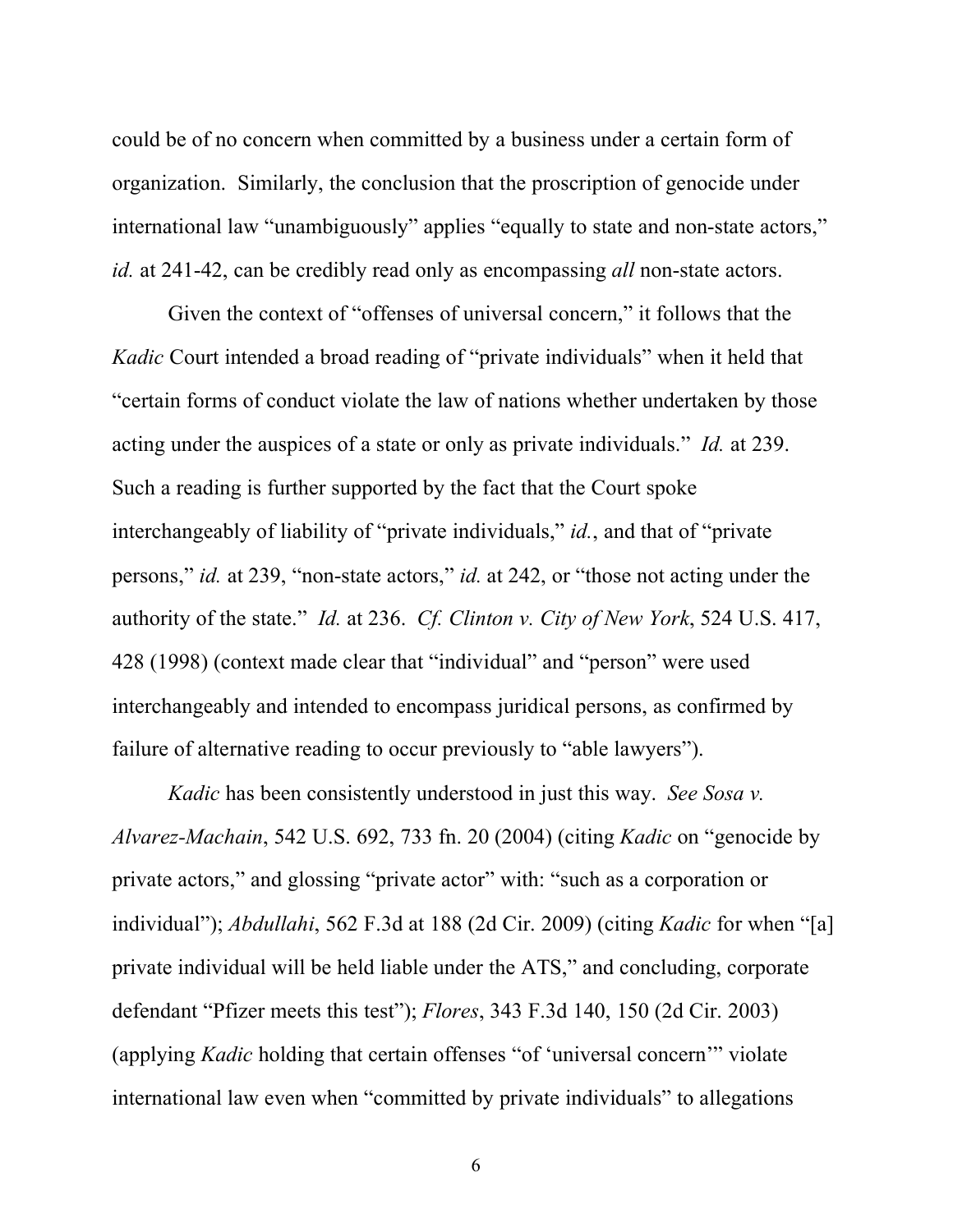against defendant corporation); *Bigio*, 239 F.3d 440, 447 (2d Cir. 2000) (answering question "whether [defendant corporation] Coca-Cola can have violated 'the law of nations'" by applying *Kadic* holding that "certain forms of conduct by private individuals may violate the law of nations").

This Court has "repeatedly treated the issue of whether corporations may be held liable under the ATCA as indistinguishable from the question of whether private individuals may be." *Khulumani v. Barclay Nat. Bank Ltd.*, 504 F.3d 254, 282 (2d Cir. 2007) (Katzmann, J., concurring). Indeed, it may be less correct to say that the Second Circuit "has never directly addressed whether … jurisdiction under the ATS extends to civil actions against corporations," slip op. at 15, than to say that earlier panels considered the question to be definitively settled by the decision in *Kadic*. 3 If *Kadic* was wrongly decided (or misinterpreted by subsequent panels), and previous panels' consistent assumption of jurisdiction over corporate defendants was error, that is a determination that can be made only by the entirety of this Court, and not by a single divided panel without briefing on the issue.

## **II. THE PROCEEDING INVOLVES QUESTIONS OF EXCEPTIONAL IMPORTANCE.**

*En banc* consideration is appropriate when "the proceeding involves a question of exceptional importance." Fed. R. App. P. 35(a)(2). The present

<sup>&</sup>lt;sup>3</sup> The panel noted that for the first fifteen years of modern ATS litigation, actions were brought only against individuals, not corporations. Slip op. at 3-4. More telling is that courts began entertaining actions against corporations shortly after *Kadic* was decided. Indeed, of the nine "significant" Second Circuit ATS decisions since 1980 identified by the panel majority, slip op. at 4, fn. 8, *all* of the last seven involved corporate defendants.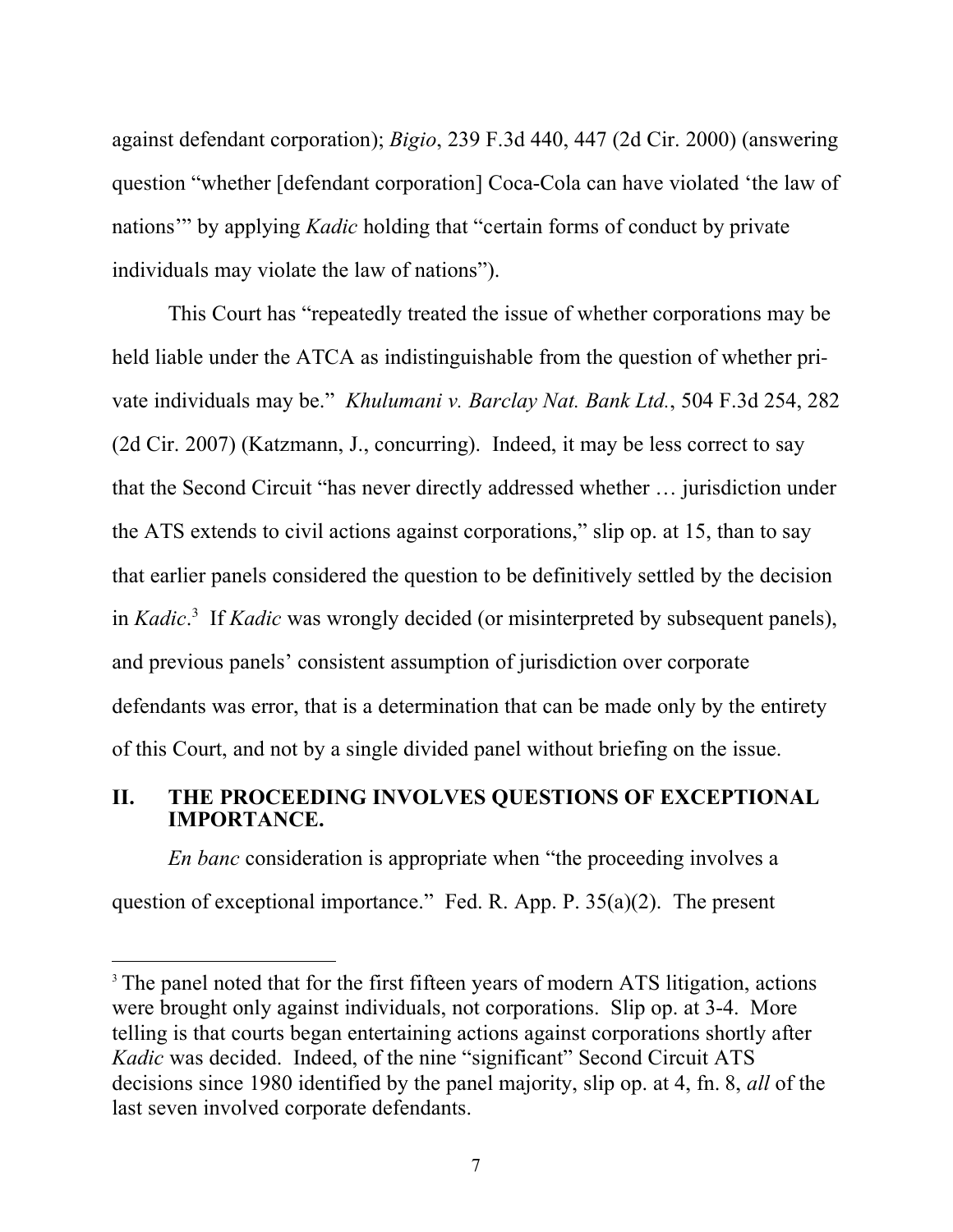proceeding is of exceptional importance, because of the Second Circuit's leading role in shaping ATS jurisprudence, and because it newly creates a circuit split.

### **A. The Second Circuit Plays A Unique And Crucial Role In Interpreting The ATS.**

A major shift in this Court's ATS jurisprudence is of "exceptional importance," warranting *en banc* review, because the Second Circuit is widely looked to for guidance in interpreting the ATS. Much as the D.C. Circuit has been described as akin to "a mini supreme court" in administrative law, because of its "crucial role in deciding regulatory agency appeals," Christopher P. Banks, *The Politics of En Banc Review in the "Mini-Supreme Court*,*"* 13 J. L. & Politics 377, 379 (1997), so this Court plays a lead role in interpreting the ATS. *See, e.g., Sosa*, 542 U.S. at 730-31 ("The position we take today has been assumed by some federal courts for 24 years, ever since the Second Circuit decided *Filartiga*"<sup>4</sup> ); *Taveras v. Taveraz*, 477 F.3d 767, 775 (6th Cir. 2007) ("the majority of courts faced with ATS jurisdiction questions have employed the analysis set forth by the United States Court of Appeals for the Second Circuit"); *In re Estate of Marcos Human Rights Litig.*, 978 F.2d 493, 498 (9th Cir. 1992) (ATS "has … been comprehensively analyzed by the Second Circuit"); *Abebe-Jira v. Negewo*, 72 F.3d 844, 846 (11th Cir. 1996) (*Filartiga* is "[t]he leading case interpreting" ATS). Other courts regularly decide a variety of fundamental questions about ATS interpretation by deferring to the authority of this Court's decisions in *Filartiga*, 630 F.2d 876, and *Kadic*, 70 F.3d 232*. E.g.*, *Zubeda v. Ashcroft*, 333 F.3d 463,

 <sup>4</sup> *Filartiga v. Pena-Irala*, 630 F.2d 876 (2d Cir. 1980).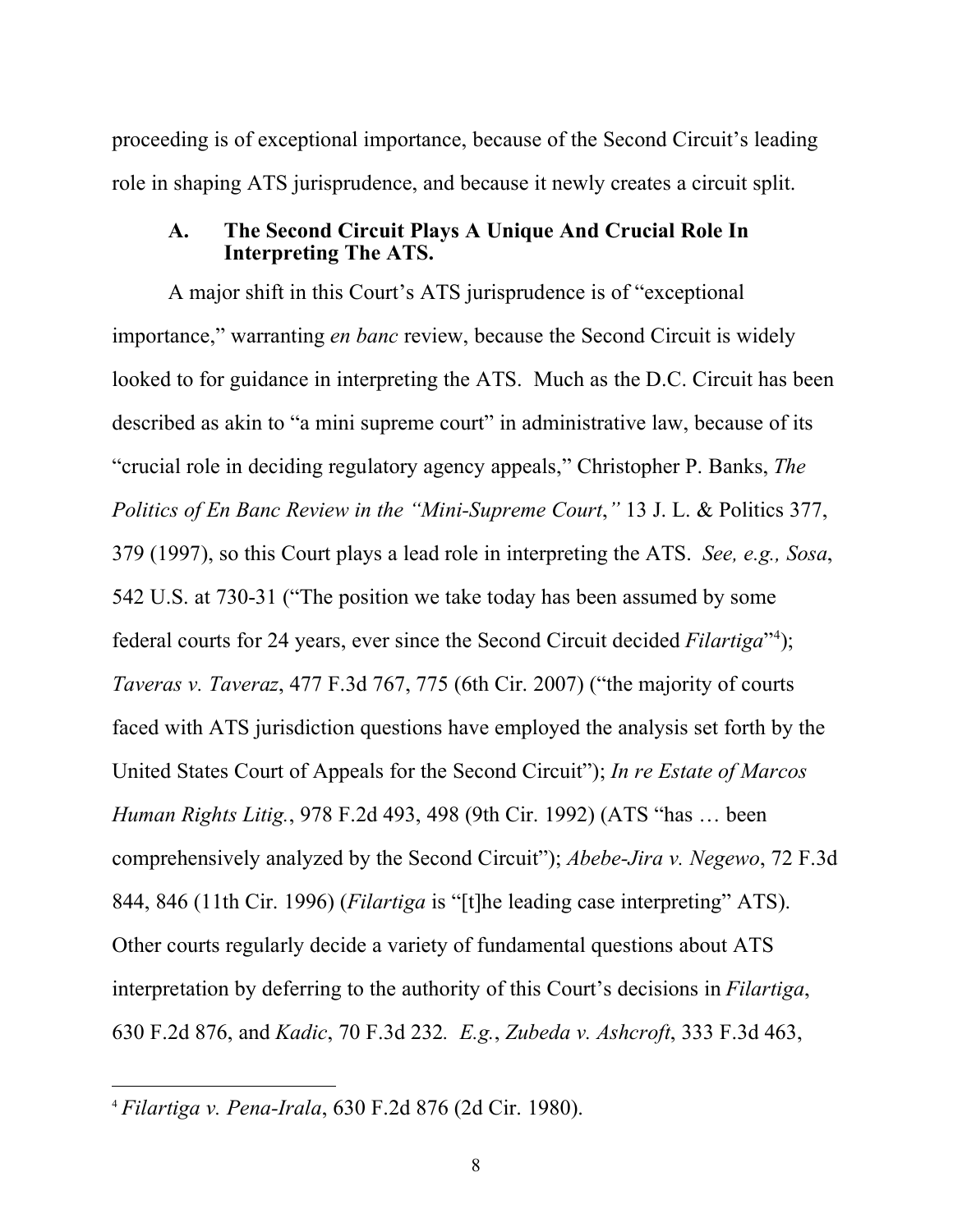479-80 (3d Cir. 2003); *Beanal v. Freeport-McMoran, Inc.*, 197 F.3d 161, 167 (5th Cir. 1999); *Yousuf v. Samantar*, 552 F.3d 371, 375, fn. 1 (4th Cir. 2009); *Sarei v. Rio Tinto, PLC*, 550 F.3d 822, 824-25, 831, 846 (9th Cir. 2008) (*en banc*); *Romero v. Drummond Co., Inc.*, 552 F.3d 1303, 1316 (11<sup>th</sup> Cir. 2008); *Saleh v. Titan Corp.*, 580 F.3d 1, 14 (D.C. Cir. 2009).

## **B. The Panel Opinion Creates A Circuit Split.**

*En banc* review is indicated also because the panel decision creates a split of authority between Courts of Appeal. For purposes of *en banc* consideration, a "proceeding presents a question of exceptional importance if it involves an issue on which the panel decision conflicts with the authoritative decisions of other United States Courts of Appeals that have addressed the issue." Fed. R. App. P. 35(b)(1)(B). Rehearing *en banc* is particularly called for when a decision newly creates a circuit split where, as in the present case, there was none before. Fed. R. App. P. 35 advisory committee note on 1998 amendments.

The panel decision has created a split of authority. *See Romero*, 552 F.3d at 1315 (11<sup>th</sup> Cir. 2008) ("the law of this circuit is that [the ATS] grants jurisdiction from complaints of torture against corporate defendants"); *accord Sinaltrainal v. Coca-Cola Co.*, 578 F. 3d 1252, 1263 (11th Cir. 2009). *See also Aguasanta Arias v. Dyncorp*, 517 F. Supp. 2d 221, 227 (D.D.C. 2007) ("It is clear that the ATCA may be used against corporations acting under 'color of [state] law,' or for a handful of private acts"). Other courts have implicitly assumed jurisdiction over ATS actions against corporate defendants. *E.g. Sarei*, 550 F.3d 822 (9th Cir. 2008); *see also Roe v. Bridgestone Corp.*, 492 F. Supp. 2d 988, 1022 (S.D. Ind.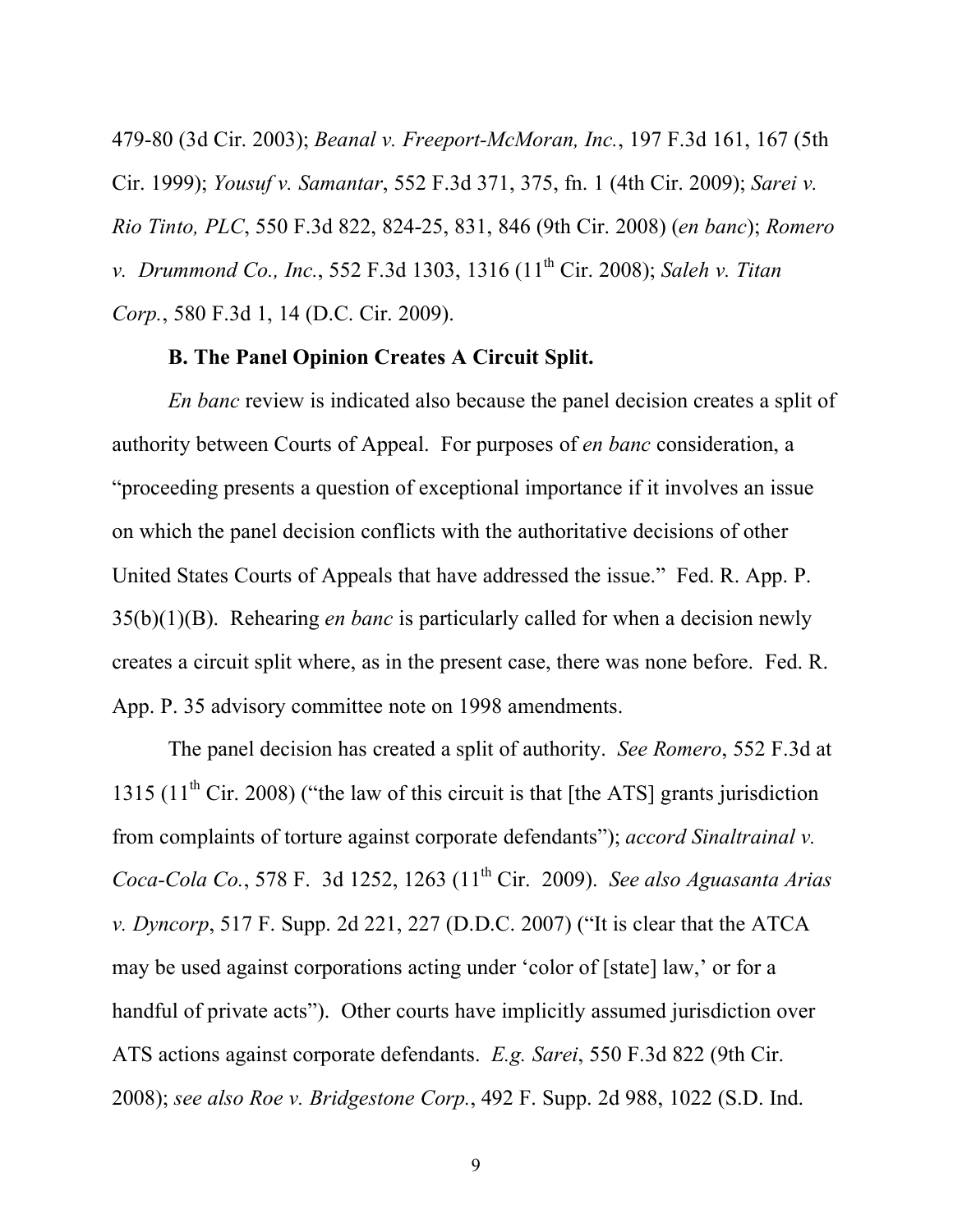2007). *No* other Court of Appeals has held to date that ATS actions cannot be brought against corporations. Before the panel's decision in this case, there was no split of authority.

## **CONCLUSION**

The panel decision has the effect of overruling every significant decision by this Court about the Alien Tort Statute since 1995. Such a drastic change in the law can be made only upon deliberation of this entire Court, informed by relevant briefing. The petition fo*r en banc* review should be granted.

DATED: October 21, 2010

Respectfully submitted,

s/ Thomas Bennigson Thomas Bennigson

Thomas Bennigson Seth E. Mermin PUBLIC GOOD LAW CENTER 3130 Shattuck Ave. Berkeley, CA 94705 (510) 336-1899 tbennigson@publicgoodlaw.org tmermin@publicgoodlaw.org Counsel for *Amicus Curiae* Public Good Law Center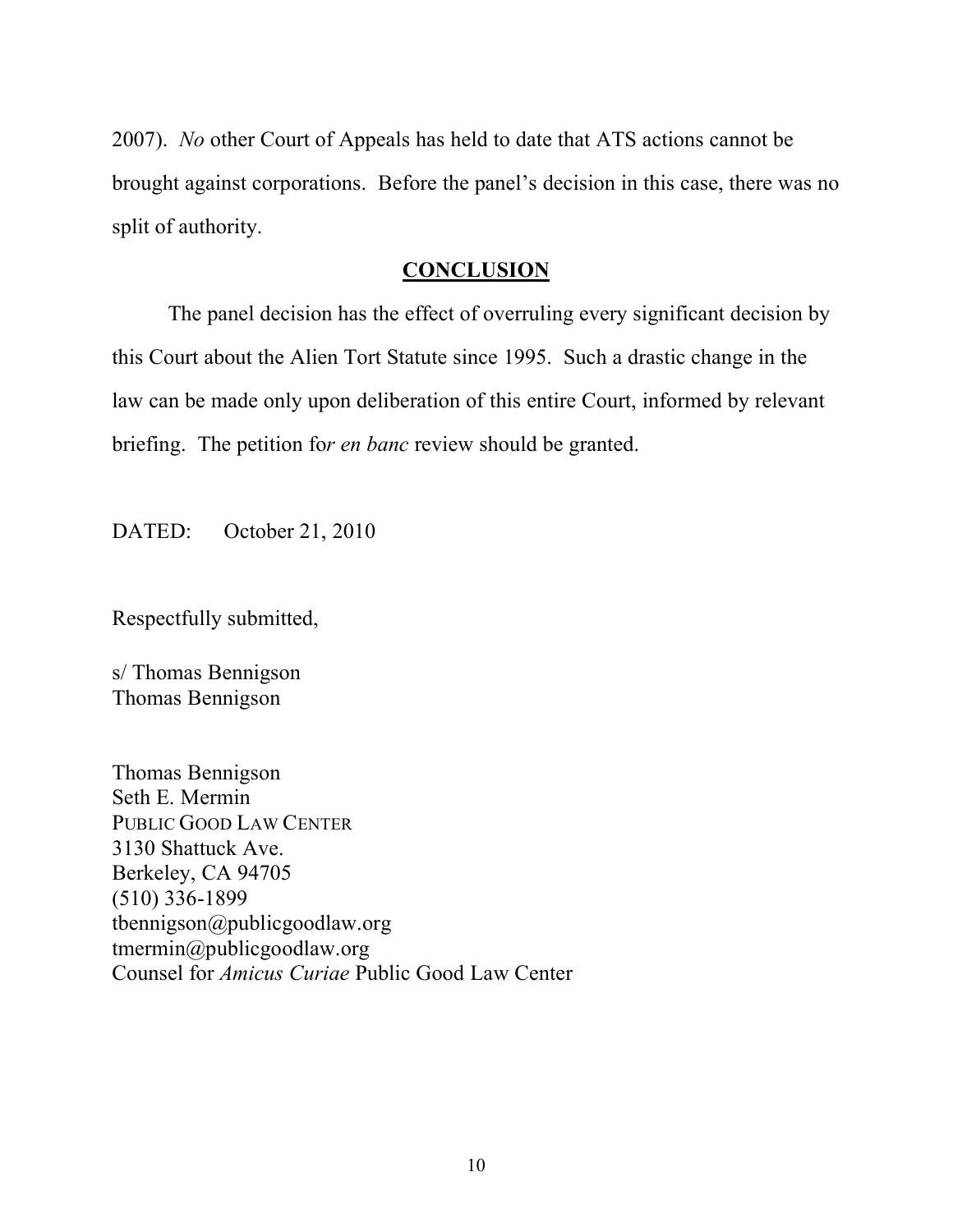## **CERTIFICATE OF COMPLIANCE**

This brief complies with the type-volume limitations of Fed. R. App. P. 32(a)(7)(B) and 29(d) because this brief contains 2680 words, excluding the parts of the brief exempted by Fed. R. App. P.  $32(a)(7)(B)(iii)$ .

This brief complies with the typeface requirements of Fed. R. App. P. 32(a)(5) and the type style requirements of Fed. R. App. P. 32(a)(6) because this brief has been prepared in a proportionally spaced 14-point typeface including serifs. The typeface is Times New Roman, prepared using Microsoft Word.

I certify that the information on this form is true and correct to the best of my knowledge and belief formed after a reasonable inquiry.

October 21, 2010

s/ Thomas Bennigson Thomas Bennigson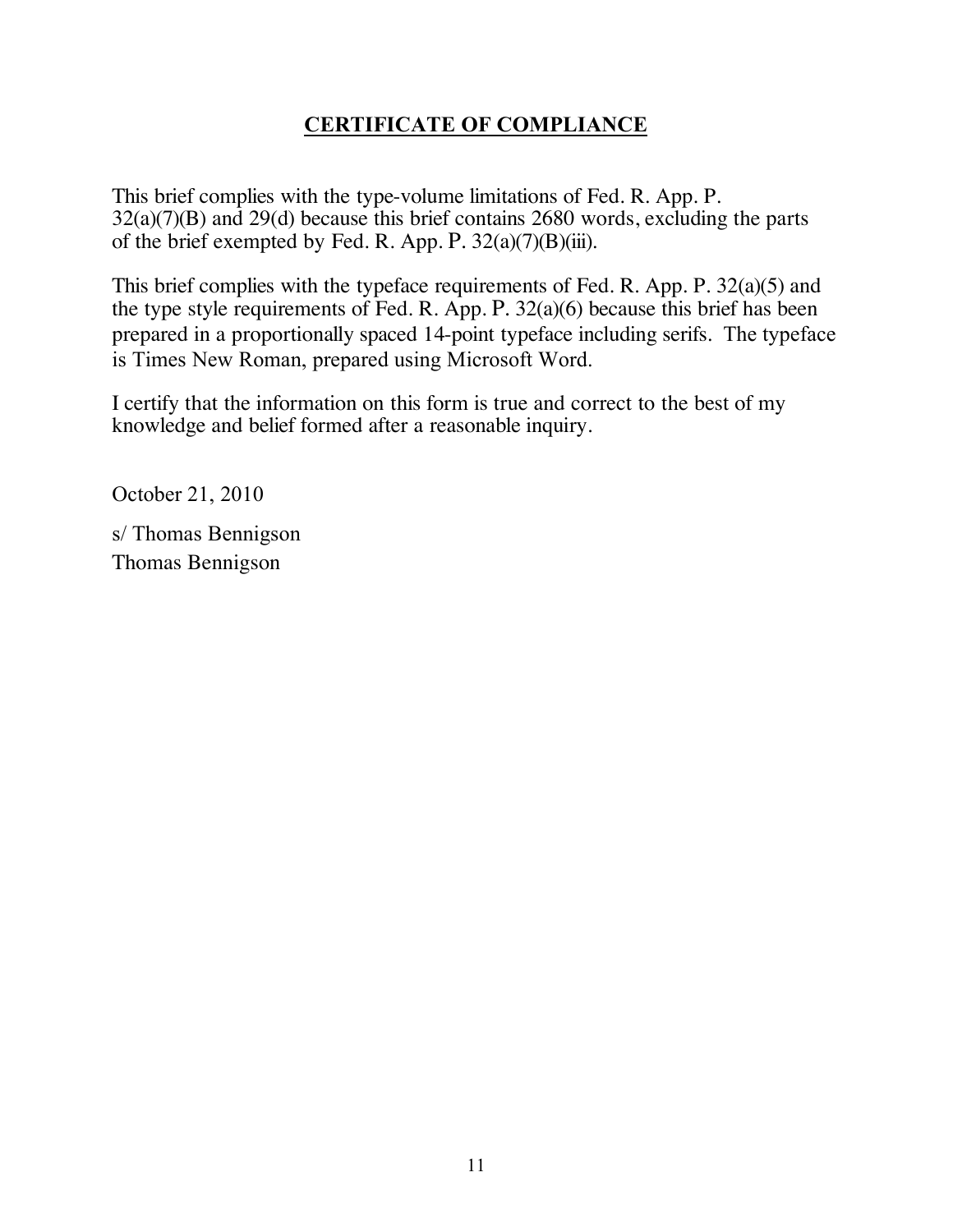### **CERTIFICATE OF SERVICE**

I, Thomas Bennigson, the undersigned, hereby certify that I reside in Oakland, California; I am over the age of eighteen; and I am not a party to this action.

I further declare under penalty of perjury that on this day I caused the foregoing Brief of *Amicus Curiae* Public Good Law Center in Support of Petition for Rehearing *En Banc* to be served on all parties of record by sending electronic PDF copies to the following recipients by electronic mail, and, except for those indicated as having waived paper service, by enclosing two true copies in sealed envelopes with first class postage fully prepaid thereon, and then placing those envelopes in a U.S. Postal Service mailbox in Oakland, California, addressed as follows:

Rory O. Millson Thomas G. Rafferty Michael T. Reynolds Cravath, Swaine & Moore LLP 825 Eighth Avenue New York, New York 100 19-7475 nnillson@cravath.com trafferty@cravath.com mreynolds@cravath.com *Counsel for Defendants-Appellees-Cross-Appellants Royal Dutch Petroleum Co. et al.*

Paul L. Hoffman Schonbrun, DeSimone, Seplow, Harris & Hoffman 723 Ocean Front Walk Venice, CA 90291 (310) 396-0731 Hoffpaul@aol.com

Carey R. D'Avino Stephen A. Whinston Keino R. Robinson Berger & Montague, P.C. 1622 Locust Street Philadelphia, Pennsylvania 19103 cdavino@bm.net swhinston@bm.net krobinson@bm.net *Counsel for Plaintiffs-Appellants-Cross-Appellees*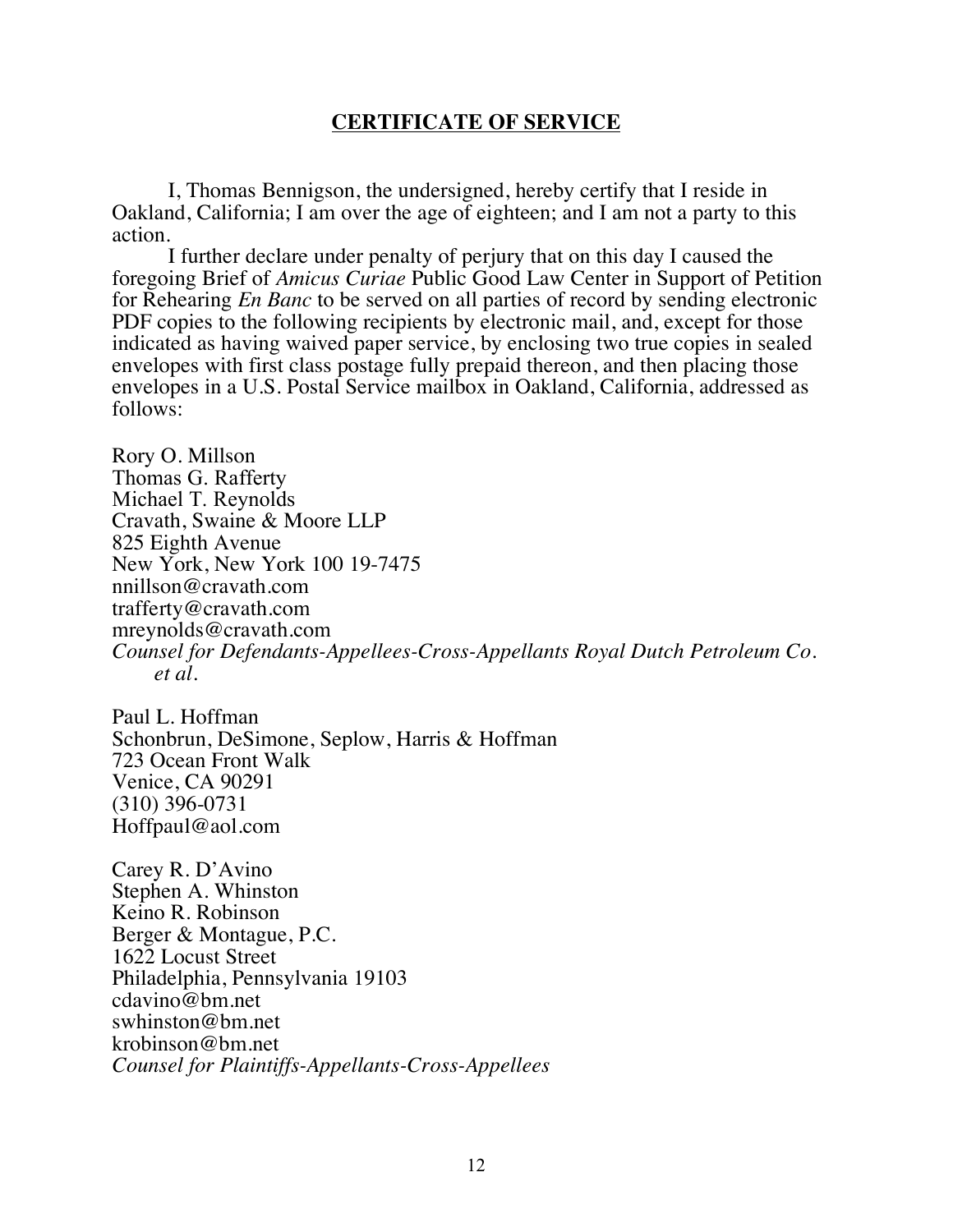Judith Brown Chomsky Center for Constitutional Rights 666 Broadway, 7th F1. New York, NY 10012 jchomsky@igc.org *Counsel for Wiwa Plaintiffs as Amici Curiae*  (waived paper service)

Naomi Roht-Arriaza 200 McAllister Street San Francisco, CA 941 02 rohtarri@uchastings.edu *Counsel for International Law Scholars Bassiouni et al. as Amici Curiae*  (waived paper service)

William J. Aceves California Western School of Law 225 Cedar St. San Diego, CA 92101 wja@cwsl.edu *Counsel for International Law Scholars as Amici Curiae*  (waived paper service)

Mark Girouard Nilan Johnson Lewis, P.A. 600 U.S. Bank Plaza South, 220 Minneapolis, MN 55402 mgirouard@nilanjohnson.com *Counsel for International Law Professors as Amici Curiae*  (waived paper service)

Marco Simon Rick Herz Jonathan Kaufman EarthRights International 1621 K St. NW, Suite 401 Washington, DC 20006 marco@earthrights.org (waived paper service) *Counsel for Human Rights and Labor Organizations as Amici Curiae*